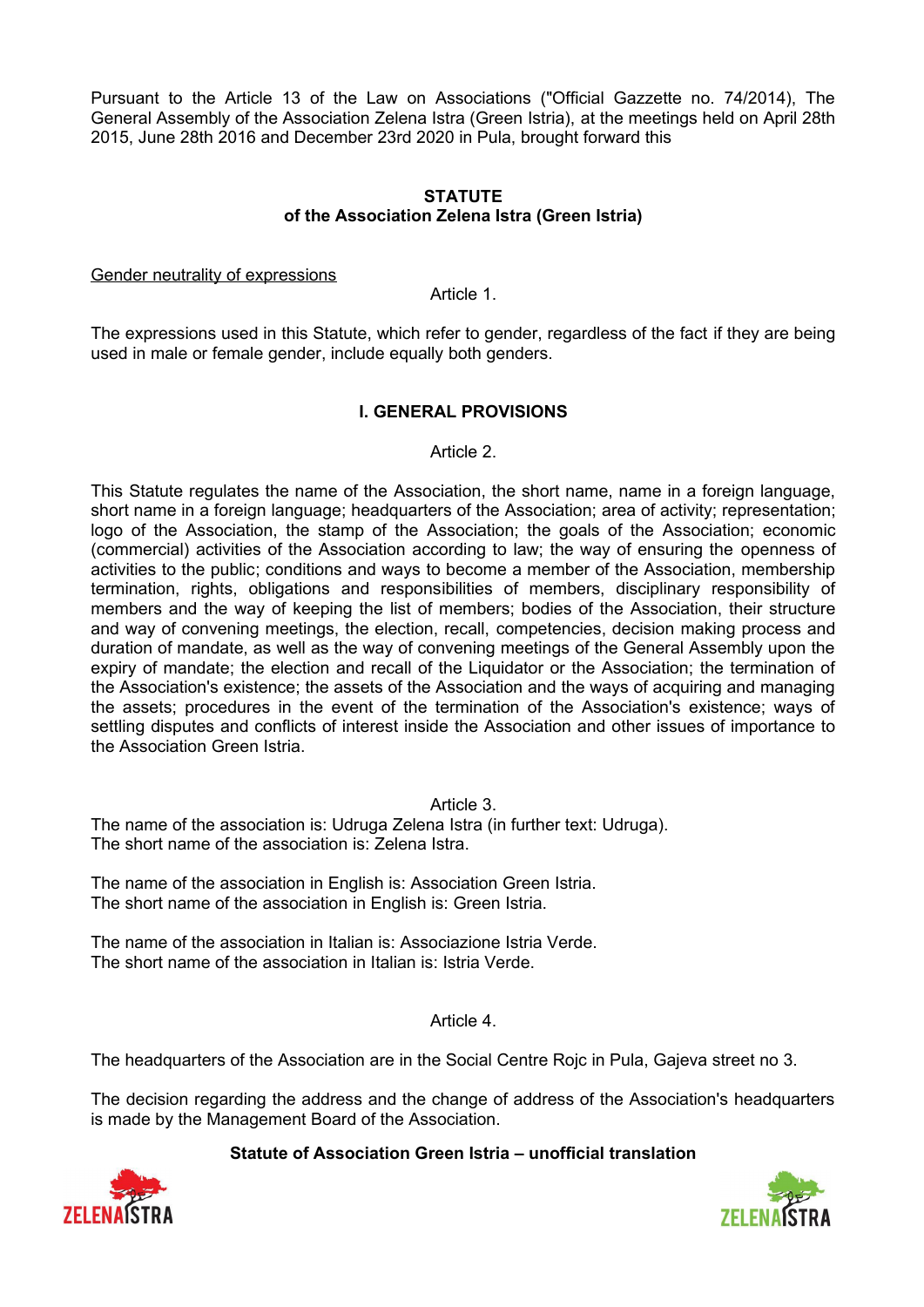The Association operates primarily on the territory of Istrian County, however, its activities can also be related to the achievement of objectives on the territory of the Republic of Croatia and the European Union.

## Article 5.

The President of the Association has the right of representation of the Association.

The General Assembly can also authorize other persons for the representation of the Association.

### Article 6.

The Association has a logo, which consist of capital letters ZELENA ISTRA, written in Bebas font. The letter "I" also represents the trunk of the Aleppo pine, whose treetop hangs over the name, from the letter "N" in the word "zelena" to the letter "R" in the word Istra. The Mediterranian pine, the most important element of the visual display of the logo/trademark, represents the region of the headquarters of the Association.

The logo is used in two versions – in red/black and green/black combinations. In the first version, the word "zelena" and the treetop are red, while the trunk and the word "Istra" are black. In the second version, the word "zelena" and the treetop are green, while the trunk and the word "Istra" are black.

# Article 7.

The Association has a stamp. The stamp of the Association is identical to its logo and consists of capital letters ZELENA ISTRA, written in Bebas font. The letter "I" also represents the trunk of the Aleppo pine, whose treetop hangs over the name, from the letter "N" in the word "zelena" to the letter "R" in the word Istra. The imprint of the stamp is black and has the size of 32 x 18 mm.

## **II. GOALS, AREAS OF ACTIVITY, TARGET GROUPS AND ACTIVITIES OF THE ASSOCIATION**

Goals

# Article 8.

The goals of the Association are:

- protection of the environment and natural resources;

- social equality;
- development of environmental democracy and democratic political culture in general;
- sustainable development;
- protection of public and common goods and the promotion of participatory forms of management;
- improvement of the quality of life;
- development of civil society;
- influence on the local, domestic (national) and international level.



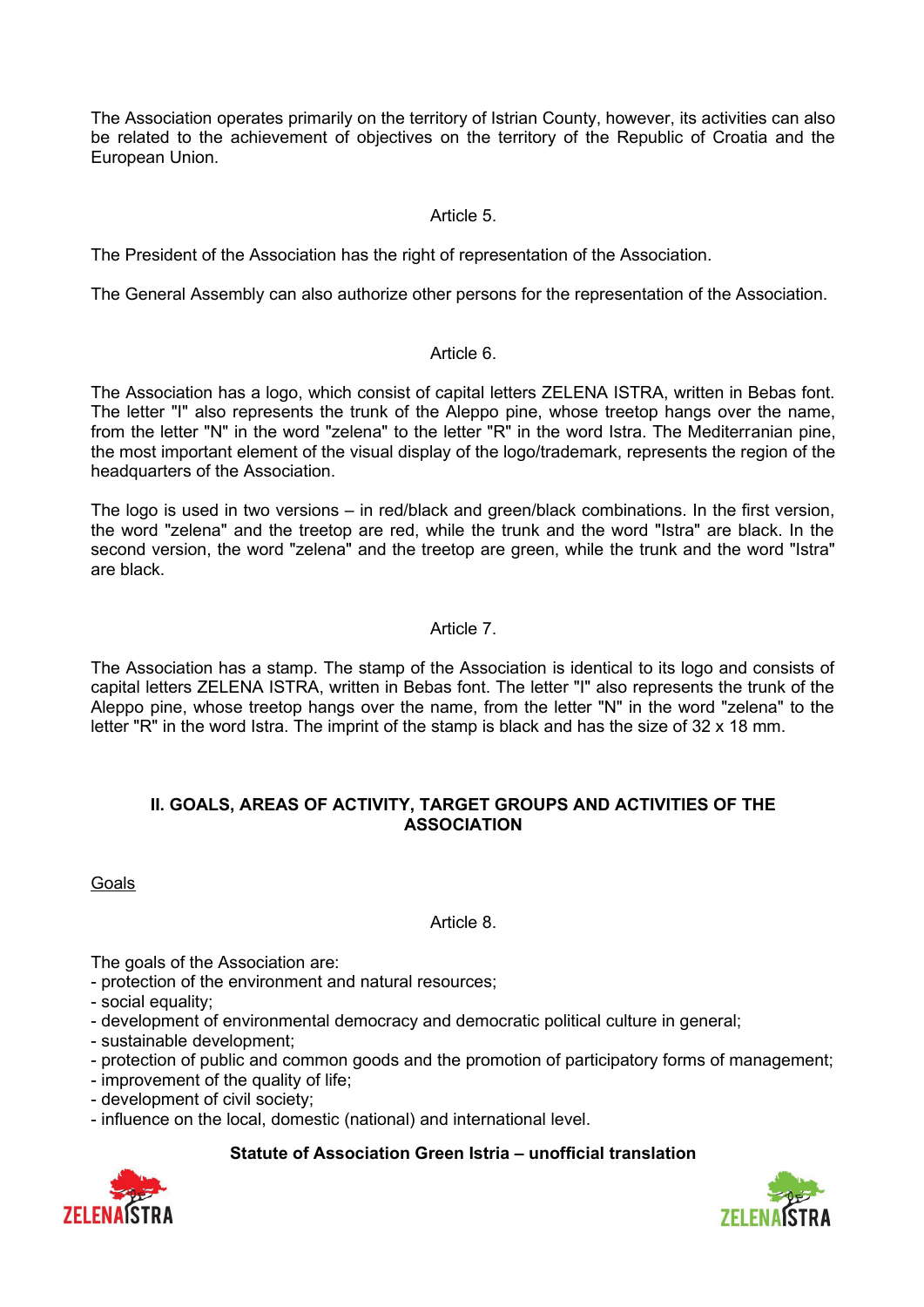## Areas of activity of the Association, in accordance with the goals of the Association

Article 9.

Areas of activity of the Association are:

- environmental and nature protection;
- sustainable development;
- democratic political culture;
- human rights;
- international co-operation;
- education, science and research;
- health protection

are in accordance with the goals of the Association.

### Target groups, with regard to beneficiaries

### Article 10.

The target groups of the Association, with regard to the beneficiaries the Association is targeting, are:

- citizens general population;
- young people general population;
- children general population;
- government bodies;
- public institutions and public companies;
- local and regional governments;
- associations and citizens' initiatives;
- educational institutions and employees;
- media representatives;
- consumers;
- volunteers.

Activities that achieve the goals of the Association

#### Article 11.

Activities that achieve the goals of the Association are:

- environmental protection;

- preservation of nature and biodiversity;
- research of the state of nature and environment;

- raising awareness of and activities that promote waste reduction, separate waste collection and the increase of recycling;



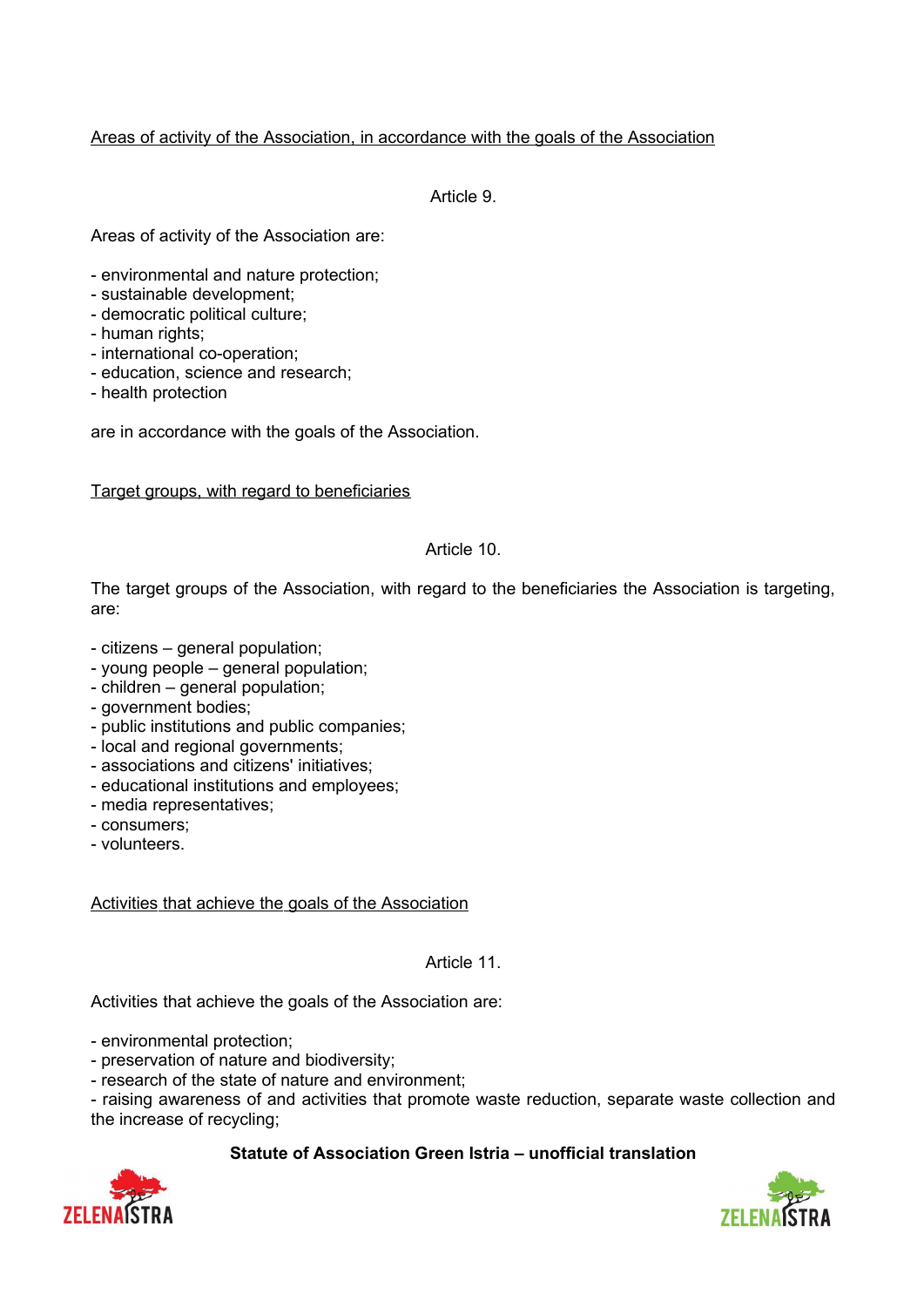- promotion of energy efficiency and sustainable energy sources;
- raising awareness of climate change;
- animal protection;
- monitoring of public policies and public advocacy;
- encouraging participative democracy/the participation of citizens in decision making;
- promotion of good governance;
- promotion of the right of access to information;
- promotion of the right of access to justice;
- suppression of corruption;
- civil society development;

- strengthening the influence of organized civil society / cooperation with civil society organizations within the sector of environment and nature protection, as well as cross-sectoral cooperation;

- development of the local community;
- protection of public and common goods;
- support to citizens in solving environmental problems / support to citizens' initiatives;
- promotion and development of volunteering;
- promotion of social solidarity;
- education for democratic citizenship;
- production of media content;
- development cooperation / international friendships;
- education and training, popularization of science;
- development of urban areas / sustainable spatial planning;
- sustainable economic development / sustainable tourism;
- preventive action, promotion and protection of health;
- encouraging and development of social entrepreneurship.

#### Article 12.

The economic activities for the realization of goals of the Association are:

- organization of seminars, lectures, workshops, trainings;
- providing advice, education, mentorship
- educational and consultation services.

### Article 13.

The Association can, for the purpose of conducting economic activities, for the achievement of statutory goals, found companies, cooperatives or other economic subjects, in accordance with specific regulations, whilst the mutual relations are defined by contracts.

### **III. OPENNESS OF THE ACTIVITY OF THE ASSOCIATION TO THE PUBLIC**

Article 14.

The Association's activities are public.

The openness of activity of the Association to the public is ensured by:

- reporting to members about the Association's activities at the meetings of the bodies of the Association;



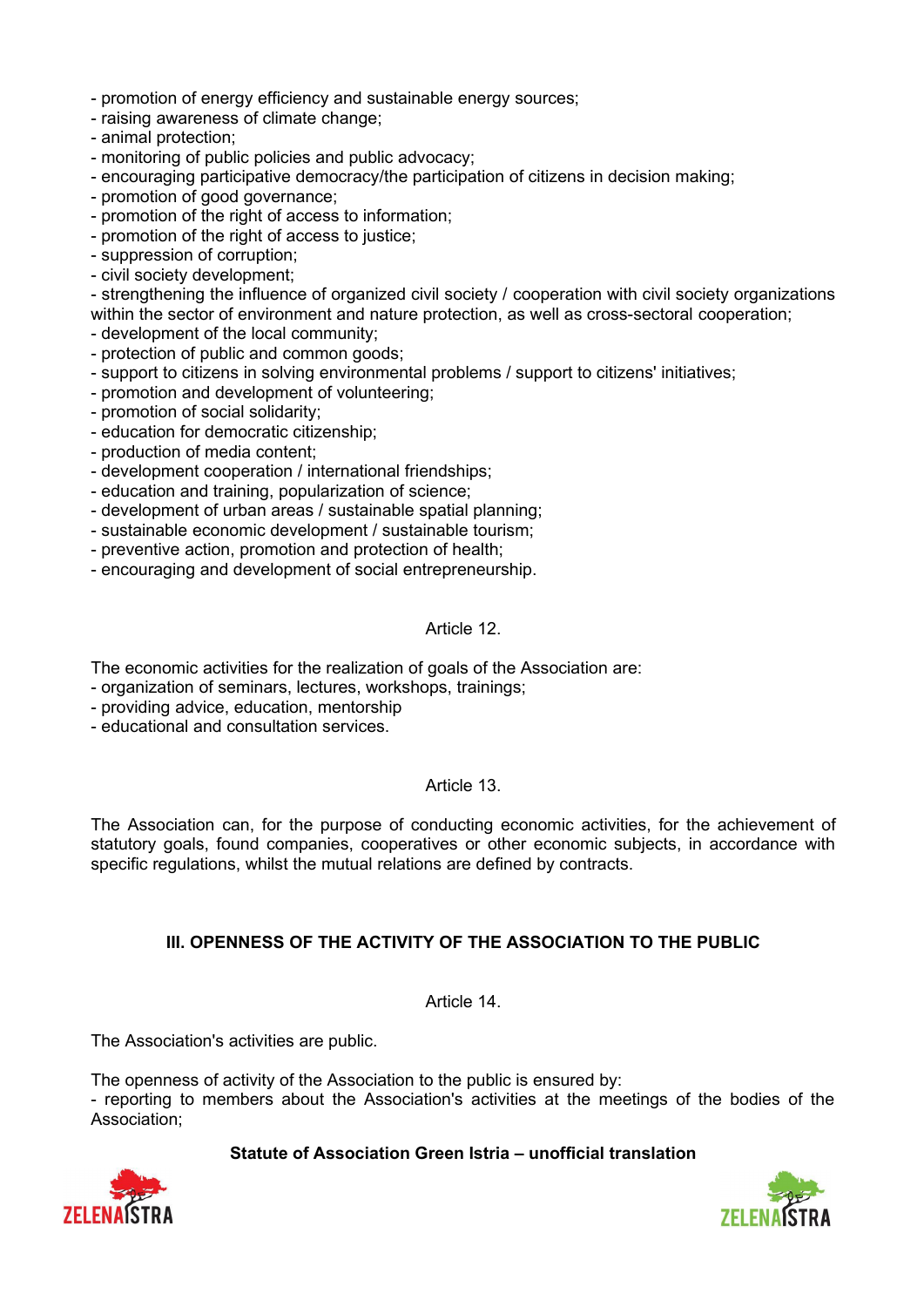- openness of the meetings of the Association's bodies to the public, with the exception of meetings which are closed to the public in exceptional cases;

- production and publishing of the yearly and specific projects' narrative and financial reports which show the Association's activities;

- using the Information Communication Technology (web pages, social networks etc);

- public announcements;

- organization of special events;

- other appropriate ways.

The meetings of the bodies of Green Istria will be closed for the public when a certain body estimates that the openness of the meeting can jeopardize certain actions or members and associates of Green Istria or any other person, and when internal problems and personal responsibilities are being discussed.

## **IV. MEMBERSHIP IN THE ASSOCIATION**

#### Article 15.

Any natural person which is interested in the Association's work, interested in contributing to the achievement of goals of the Association and accepts the provisions of the Statute, can become a member of the Association.

The natural person interested in becoming a member of the Association submits a written request to the Association.

### Article 16.

The Association keeps a Ledger (List) of its members. The Ledger is kept in electronic form and contains the data regarding the personal name of the member, Personal Identification Number (PIN – OIB in Croatian), date of birth, category of membership, date of membership start and termination.

The Ledger is available for insight to all the members of the Association, as well as to competent authorities, upon their request.

The Ledger of members is kept by the Secretary of the Association.

Article 17.

The categories of membership are:

1) Supporting membership;

2) Regular membership;

3) Honorary membership.

Supporting membership



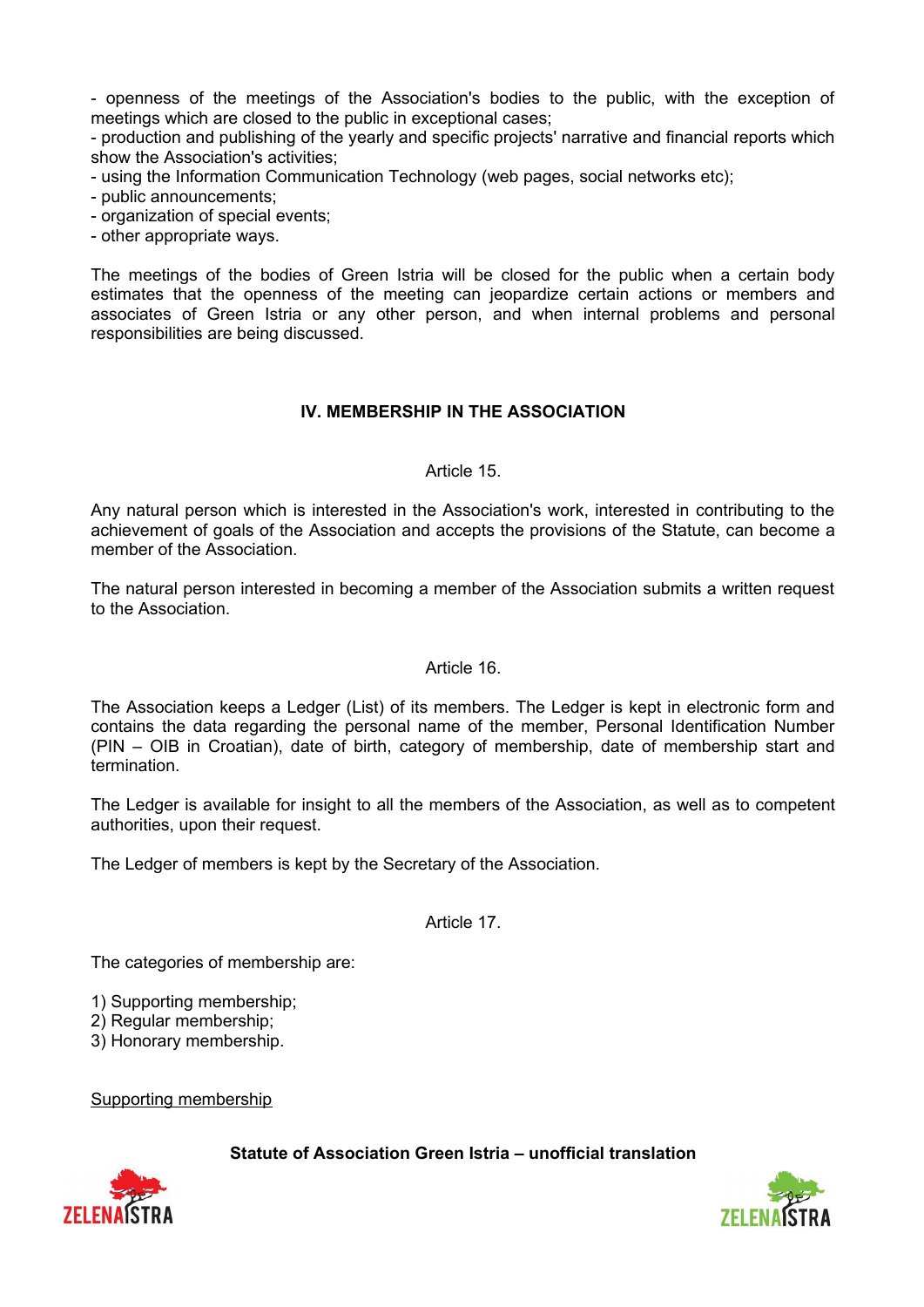## Article 18.

Any person of age, which accepts the provisions of this Statute and declares her interest in supporting the work and the achievement of goals of the Association, can become a Supporting member of the Association, following the decision of the Management Board and registration in the Ledger of members.

### Article 19.

The rights, obligations and responsibilities of Supporting members of the Association are:

- to be informed about the activities of the Association;

- to abide by the provisions of the Statute;
- to abide by the decisions of the Association's bodies;
- to protect the interests, reputation, honor and assets of the Association with their actions;
- to pay the Membership fee, if it is specified.

#### Article 20.

The Supporting membership in the Association is terminated in the following cases:

- upon termination of the Association;

- with the passing of five years since the registration in the Ledger of members, following the decision of the Management Board that the member should be deleted from the Ledger;

- by withdrawal from membership, with the day of submission of a signed statement about withdrawal from membership to the Management Board;

- by oral statement about the voluntary withdrawal from membership in front of the Management Board of the Association, with the day of the giving of the statement;

- by expulsion from the Association, following the decision of the Management Board, in cases when the member has committed, on purpose or due to extreme negligence, acts contrary to the principles and goals defined with this Statute, as well as because of a breach of members' obligations and responsibilities;

- death of the member.

Regular membership

#### Article 21.

Any Supporting member, who by written statement declares his interest to actively participate in the activities of the Association, as well as to vote on the General Assembly meetings, can become a Regular member of the Association.

The Management Board will modify the membership status of the Supporting member to a Regular member, no later than 6 months from his registration in the Ledger of members, if in that period he has actively participated in the activities of the Association.

Article 22.



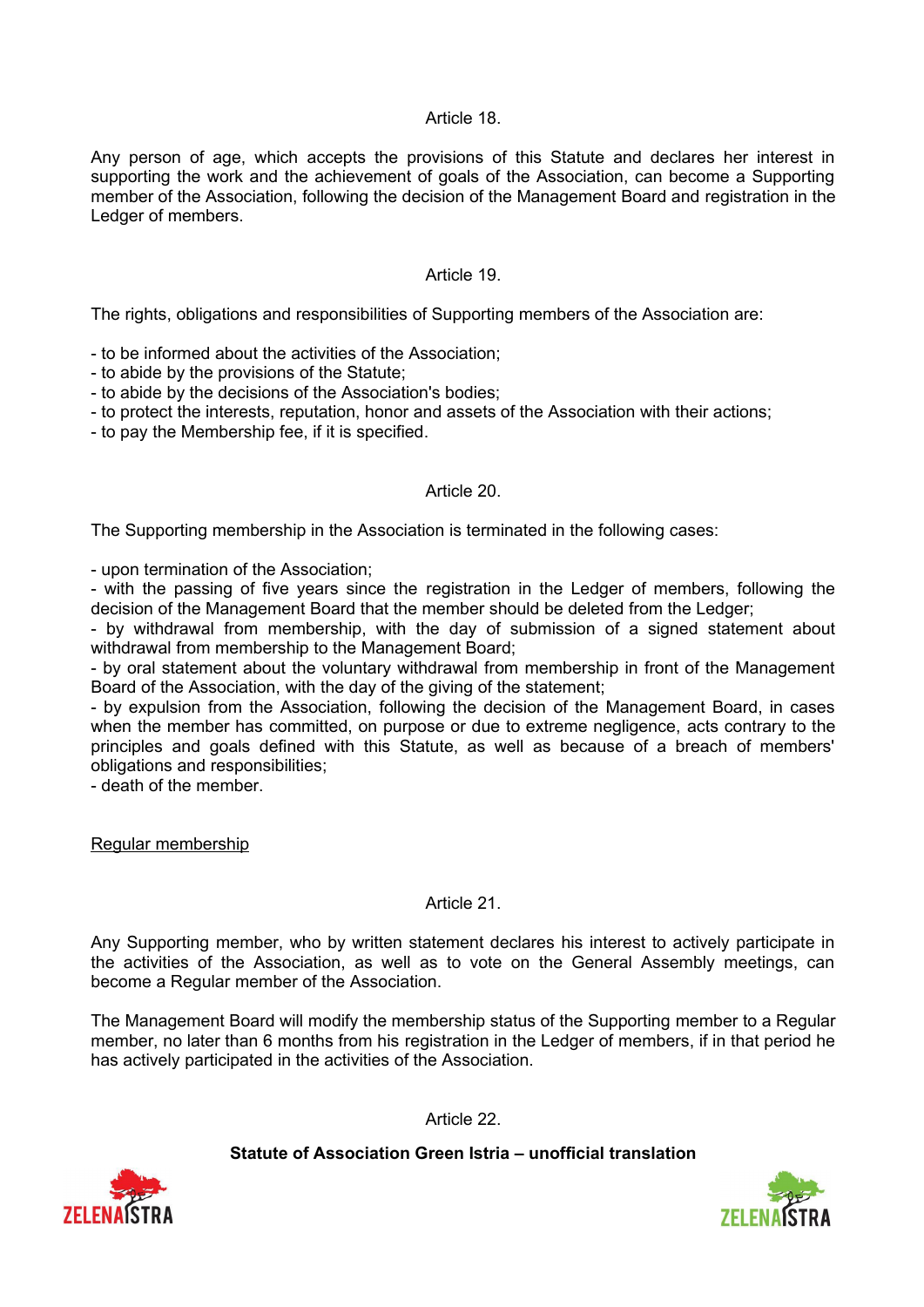The rights, obligations and responsibilities of Regular Members of the Association are:

- to actively participate in the management of the Association's work;

- to nominate and be nominated into the Association's governing bodies;

- to be informed about the Association's activities;

- to actively participate in the implementation of activities and the supervision of the Association's work;

- to respect the legislative provisions, as well as the ones of this Statute, during the implementation of the Association's activities

- to protect the interests, reputation, honor and assets of the Association with his actions

- to pay the Membership fee, if it is specified.

### Article 23.

The Regular membership in the Association is terminated in the following cases:

- upon termination of the Association;

- by withdrawal from membership, with the day of submission of a signed statement about withdrawal from membership to the Management Board;

- by oral statement about the voluntary withdrawal from membership in front of the Management Board of the Association, with the day of the giving of the statement;

- by expulsion from the Association, following the decision of the Management Board, in cases when the member has committed, on purpose or due to extreme negligence, acts contrary to the principles and goals defined with this Statute, as well as because of a breach of members' obligations and responsibilities;

- by expulsion, following the decision of the Management Board to modify the membership into Supporting membership, due to the cessation of active participation in the implementation of activities;

- death of the member.

Honorary membership

### Article 24.

 A person with particular merits with respect to the activities and the development of the Association, the realisation of the Association's goals and the protection of environment in general, may be awarded Honorary membership in the Association. The Management Board of the Association nominates the persons for Honorary memberships and the General Assembly elects them.

The rights, obligations and responsibilities of Honorary members of the Association are:

- to be informed about the Association's activities;

- to protect the interests, reputation, honor and assets of the Association with his actions.

This Membership in the Association is terminated based on the suggestion from the Management Board and after the confirmation from the General Assembly.

Article 25.



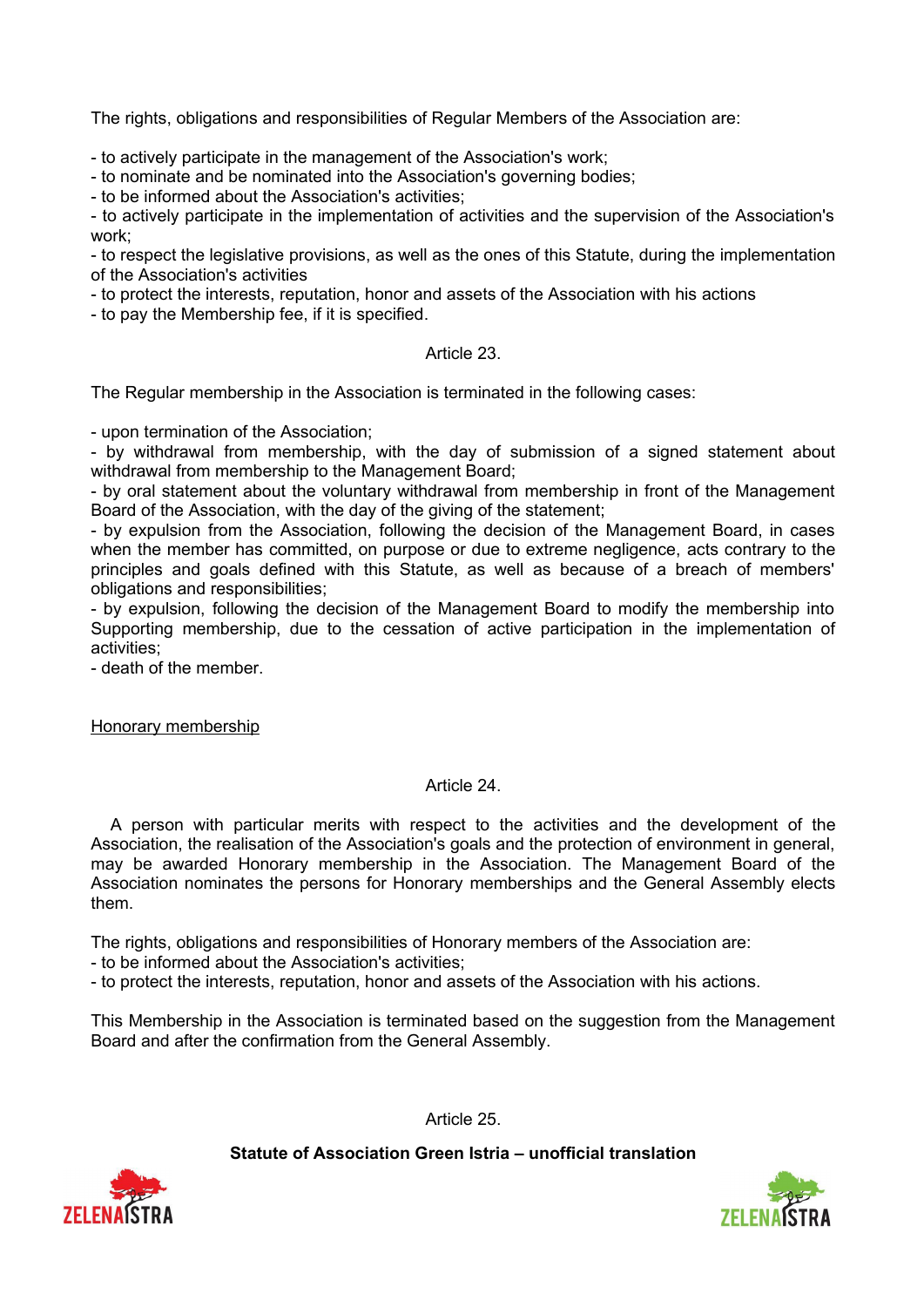The members of the Association are to abide by the obligations and responsibilities derived from laws and other legal acts, this Statute and other acts of the Association.

The members of the Association are disciplinary liable in case of a breach of their obligations and responsibilities as members:

- violation of legal and other obligations regarding the activities of the Association;

- failure to comply with Statute provisions;
- failure to comply with the decisions made by the governing bodies of the Association;
- failure to fulfill commitments;
- negligent fulfillment of obligations, which resulted in material damage to the Association;
- negligent or illegal disposal of the Association's assets;

- undermining the Association's reputation.

### Disciplinary responsibility of the members

### Article 26.

Disciplinary responsibility of the members of the Association is established in a disciplinary procedure.

The disciplinary procedure can be initiated by the Management or the Supervisory Board of the Association.

The disciplinary procedure is conducted, and the disciplinary measures are suggested, by the Management Board, whilst the General Assembly has to confirm the suggested measures.

### Article 27.

During the disciplinary procedure it is determined which circumstances have caused the violation of members' obligations and responsibilities, as well as the severity of damage inflicted upon the **Association** 

### Article 28.

The following disciplinary measures may be imposed for the violation of membership obligations and responsibilities:

- official warning or

- exclusion from the Association.

### Article 29.

The member of the Association, to whom the disciplinary measure of exclusion from the Association has been imposed, is entitled to appeal to the General Assembly of the Association within fifteen days, counting from the date of delivery of the decision.

The Assembly of the Association is obliged to resolve the appeal within 30 days counting from the date of submission of the appeal.



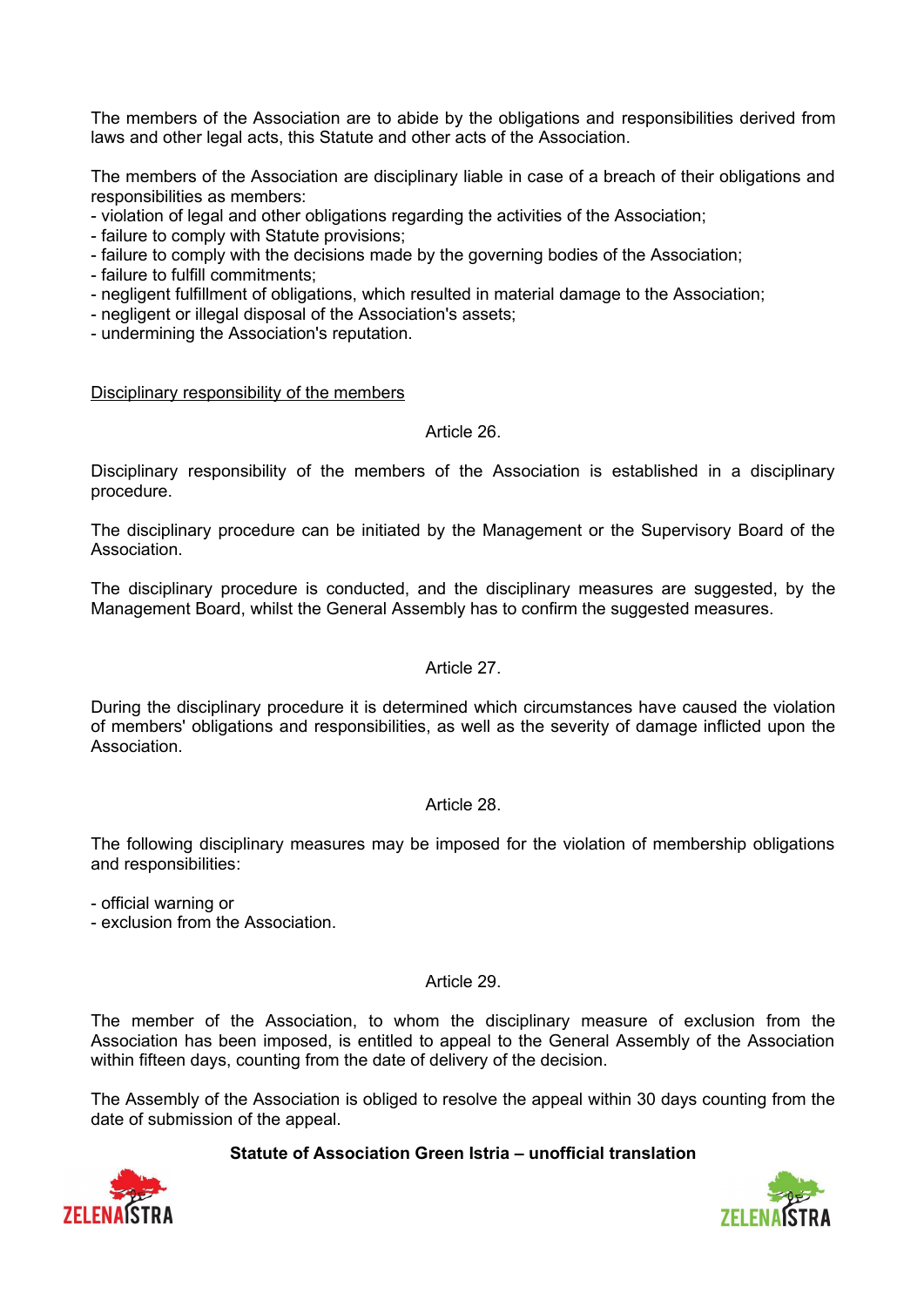The decision of the Assembly of the Association regarding the exclusion is final.

### Article 30.

Members of the Association supervise the work of the Association themselves.

Each member of the Association has the right to warn the Management Board, the Supervisory Board or the General Assembly of the Association, in writing, of a certain non-compliance with the Statute or irregularities in the implementation of the decisions of the bodies of the Association and request that the irregularities be removed.

Each member of the Association has the right to a written complaint regarding the work of individual members or bodies of the Association.

The Management Board or the Supervisory Board has to reply, in writing, within 30 days of the reception of members' warnings and complaints.

# **V. MANAGEMENT OF THE ASSOCIATION AND GOVERNING BODIES**

## Article 31.

The activities of the Association are based on the principle of a democratic organization, i.e. the Association is governed by its members, in the way that the internal organization of the Association is based on the principles of democratic representation and the democratic way of expressing the will of the members.

The members of the Association manage the Association directly at the General Assembly and through elected representatives in other bodies of the Association.

Article 32.

The bodies of the Association are:

1. The General Assembly of the Association

- 2. The President of the Association
- 3. The Vice President of the Association
- 4. The Management Board
- 5. The Supervisory Board.

The General Assembly

Article 33.

The General Assembly is the highest governing body of the Association.

The Assembly is consisted of all Regular members of the Association.



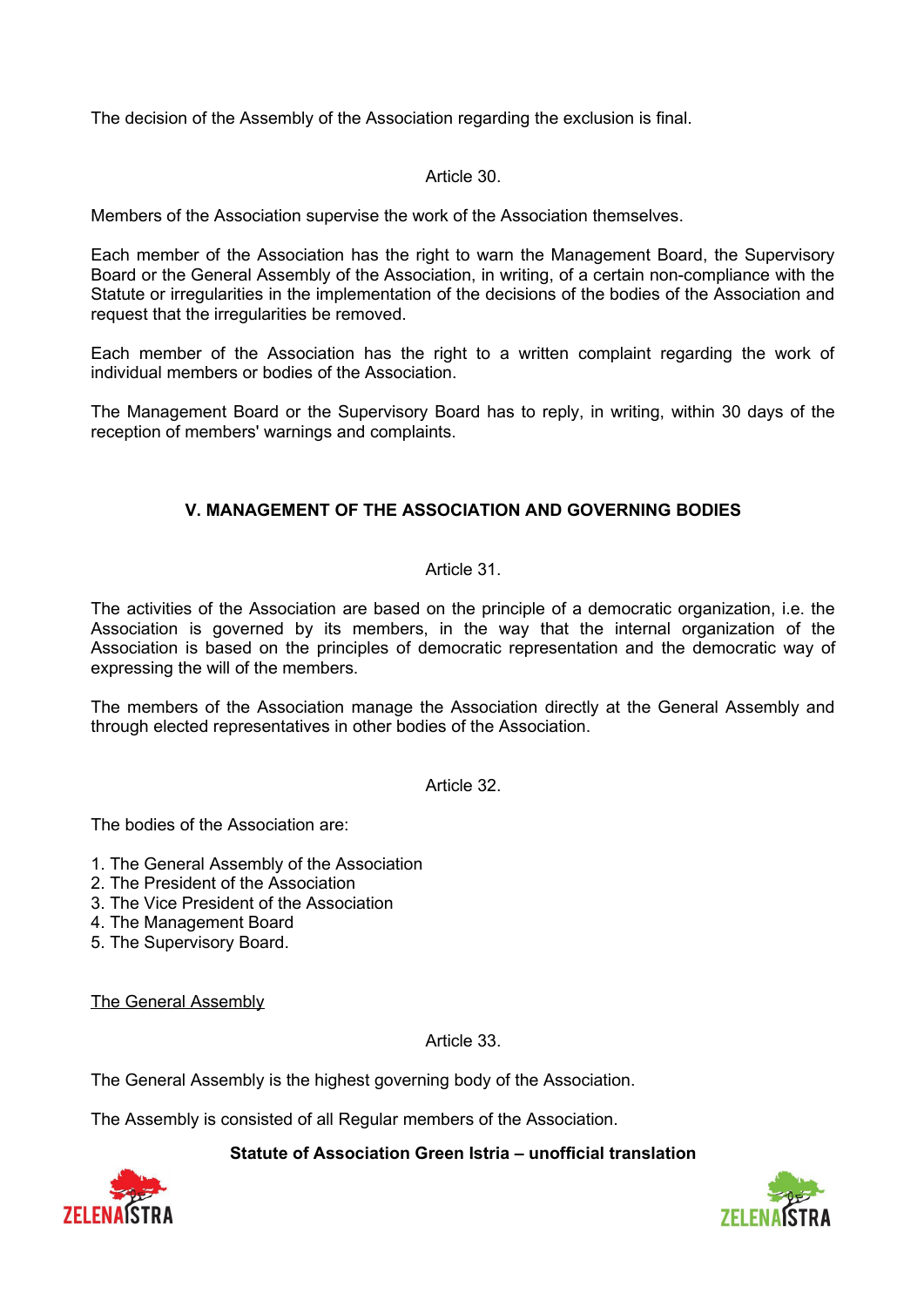### Article 34.

The General Assembly meetings may be regular, electoral and extraordinary. The General Assembly regular meetings are held once a year, while its electoral meetings are held every *two*<sup>[1](#page-9-0)</sup> years.

### Article 35.

The meetings of the General Assembly are convened and chaired by the President.

In case the President cannot be present, the meeting of the Assembly is convened and chaired by the Vice President.

The Assembly has to be convened at least 10 days before the meeting is held, by a written invitation addressed to all members of the Association.

In exceptional situations, the President may convene the Assembly in a shorter period of time.

The invitation to the meeting contains the agenda of the meeting, and the day and venue of the meeting.

*The General Assembly meetings can also be held in electronic form (via internet conference calls).[2](#page-9-1)*

### Article 36.

An Extraordinary meeting of the General Assembly is convened by the President on his own initiative, following the request of at least 1/3 of the Regular members of the Association, as well as upon the request of the Management or the Supervisory Board.

In their request to convene an Extraordinary meeting of the Assembly, the proponents are obliged to propose the agenda of the meeting and prepare the Assembly.

At the Extraordinary meeting of the Assembly, decisions are made only regarding the issues for which it was convened.

If the President fails to convene the Extraordinary meeting of the Assembly within 30 days from the date of submission of the request referred to in paragraph 1 of this Article, the meeting shall be convened by the proponents.

The procedure for convening the Extraordinary meeting of the Assembly is identical to the procedure described in Article 35 of this Statute.

Article 37.

In the case of expiration of mandate of the bodies of the Association authorized to convene a





<span id="page-9-0"></span><sup>1</sup> Modified on June 28th 2016 and authorised by the competent office for associations' Statute modifications

<span id="page-9-1"></span><sup>2</sup> Modified on December 23rd 2020 and authorised by the competent office for associations' Statute modifications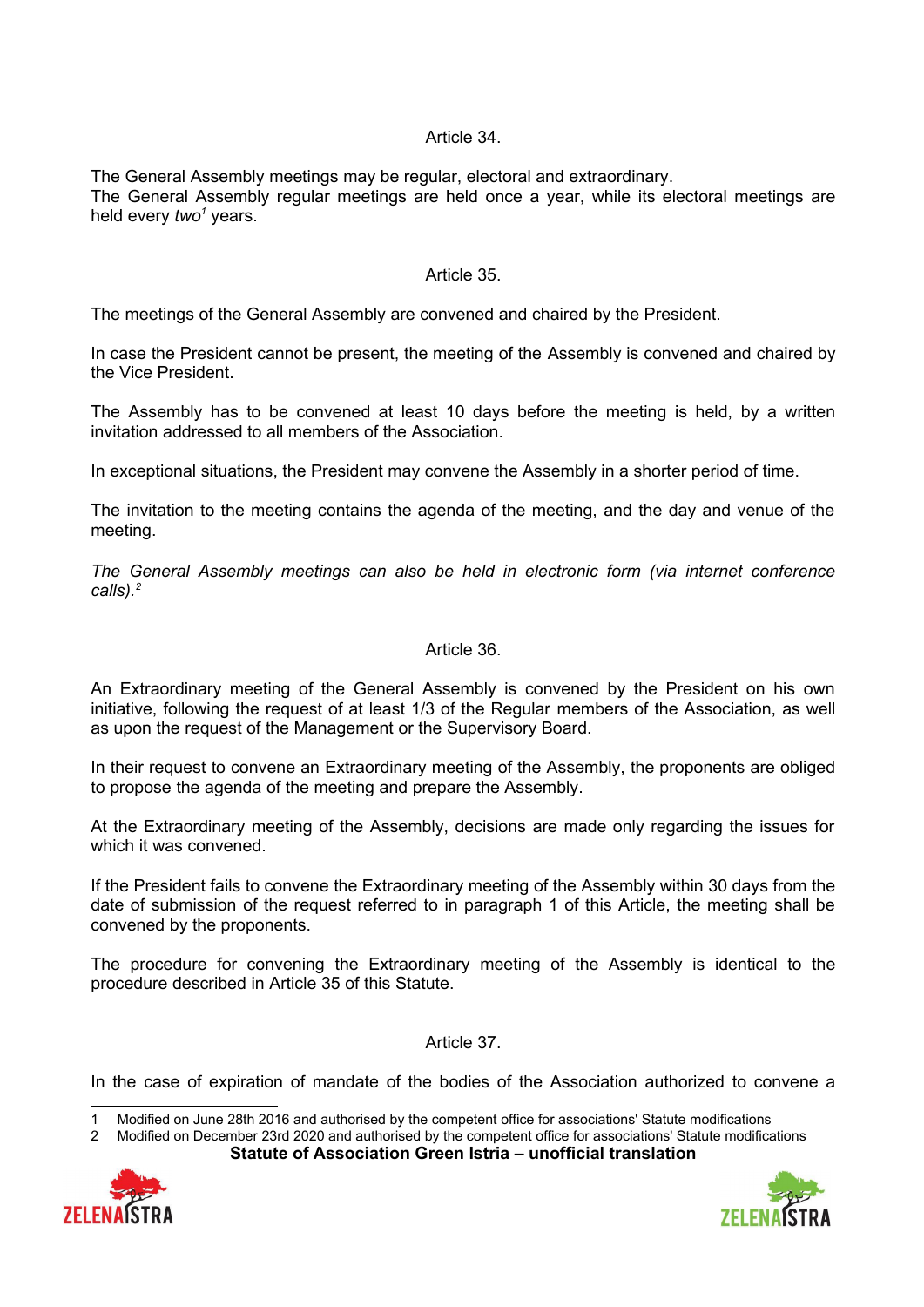meeting of the General Assembly, the meeting is convened by the last person, entered into the Register of the Association of the Republic of Croatia, authorized to represent the Association.

If the last person, entered into the Register of the Association of the Republic of Croatia, authorized to represent the Association, does not convene a meeting of the Assembly within 60 days from the expiration of mandate of the bodies of the Association, the meeting of the Assembly may be convened by 1/3 of the Regular members of the Assembly.

### Article 38.

The General Assembly's decisions are valid if the meeting is attended by the majority (more than half) of Regular members of the Association.

The decisions of the Assembly must be adopted by the majority (more than half) of the votes of all Regular members of the Association present at the meeting.

Voting at meetings of the Assembly is public. The Assembly may decide that the voting procedure on certain issues is secret.

Minutes of the meeting are kept for each meeting of the Assembly.

#### Article 39.

Members from other membership categories can participate in the work of the General Assembly through discussions and suggestions, however, they do not have the right to directly decide by voting.

The President, who chairs the Assembly, has the right to vote.

### Article 40.

The General Assembly of the Association has the following rights and obligations:

- to adopt the Statute of the Association and its amendments, following the proposal of the Management Board;

- to elect and dismiss the President and Vice President - the persons authorized to represent;

- to elect and dismiss the members of the Management and Supervisory Board of the Association;

- to elect and dismiss the Liquidator of the Association;

- to decide on joining alliances, networks and other forms of organization of associations;

- to adopt the work plan and the financial plan for the following calendar year, as well as the work report for the previous calendar year;

- to adopt the annual financial report;

- to decide on the modification of goals and activities, economic activities, termination of work and distribution of the remaining assets of the Association;

- to make a decision on status changes (annexation, merger and division of the Association);

- to adopt the strategic plan of the Association;

- to decide on other matters for which the Statute does not determine the competence of other bodies of the Association.



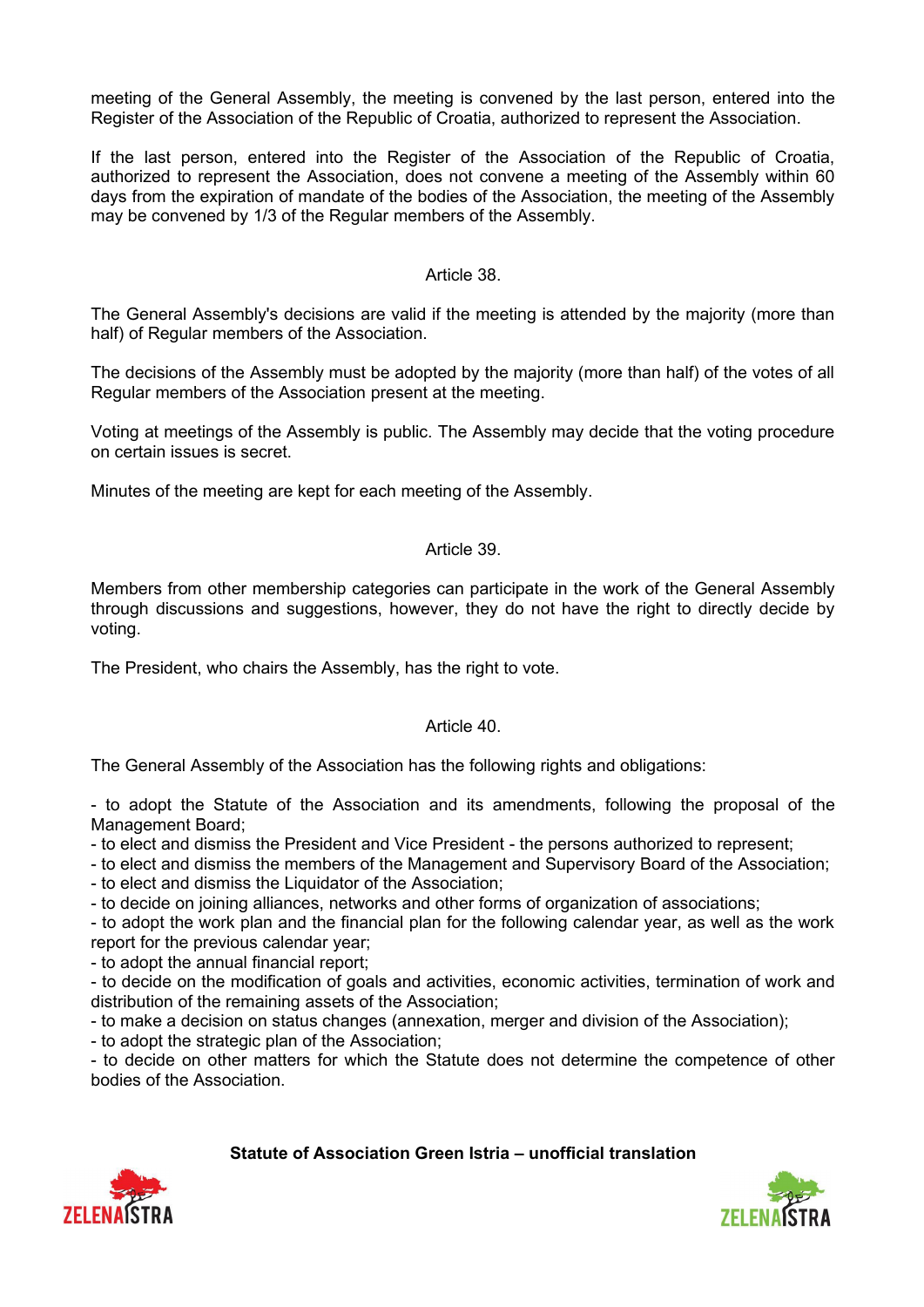### The President of the Association

#### Article 41.

The President of the Association is authorized to represent the Association.

The President of the Association i.e. the person authorized for representation has the following rights and obligations:

1) to be responsible for the legality of the work of the Association;

2) to manage the affairs of the Association in accordance with the decisions of the General Assembly;

3) to be responsible for submitting the proposal of the annual financial report to the Assembly;

4) to submit Minutes from the regular sessions of the Assembly to the competent office that manages the Register of Associations;

5) to propose to the Assembly a work plan and a financial plan for the next calendar year;

6) to conclude contracts and undertake other legal actions on behalf of and for the account of the Association;

7) to perform other tasks in accordance with the law, the Statute and the acts of the Association.

#### Article 42.

The President of the Association is elected by the General Assembly of the Association for a mandate of two years. The same person may be elected to the position of President of the Association more than once.

The President of the Association is under the authority of the Assembly of the Association to which he submits the annual report on the work of the Association.

### Article 43.

The mandate of the President of the Association may be terminated before the expiration of the time for which he has been elected:

- at own request;

- in case of inability to perform duties for more than 12 months;

- in case of his recall.

### Article 44.

The recall of the President of the Association may be due to the reasons set out in Article 25 of this Statute.

The procedure for the recall of the President of the Association may be initiated upon the request of at least 10 Regular members of the Association, the Management Board or the Supervisory Board of the Association.

The request for the recall of the President of the Association shall be discussed and decided upon at the Extraordinary meeting of the General Assembly of the Association convened in accordance with the provisions of this Statute.



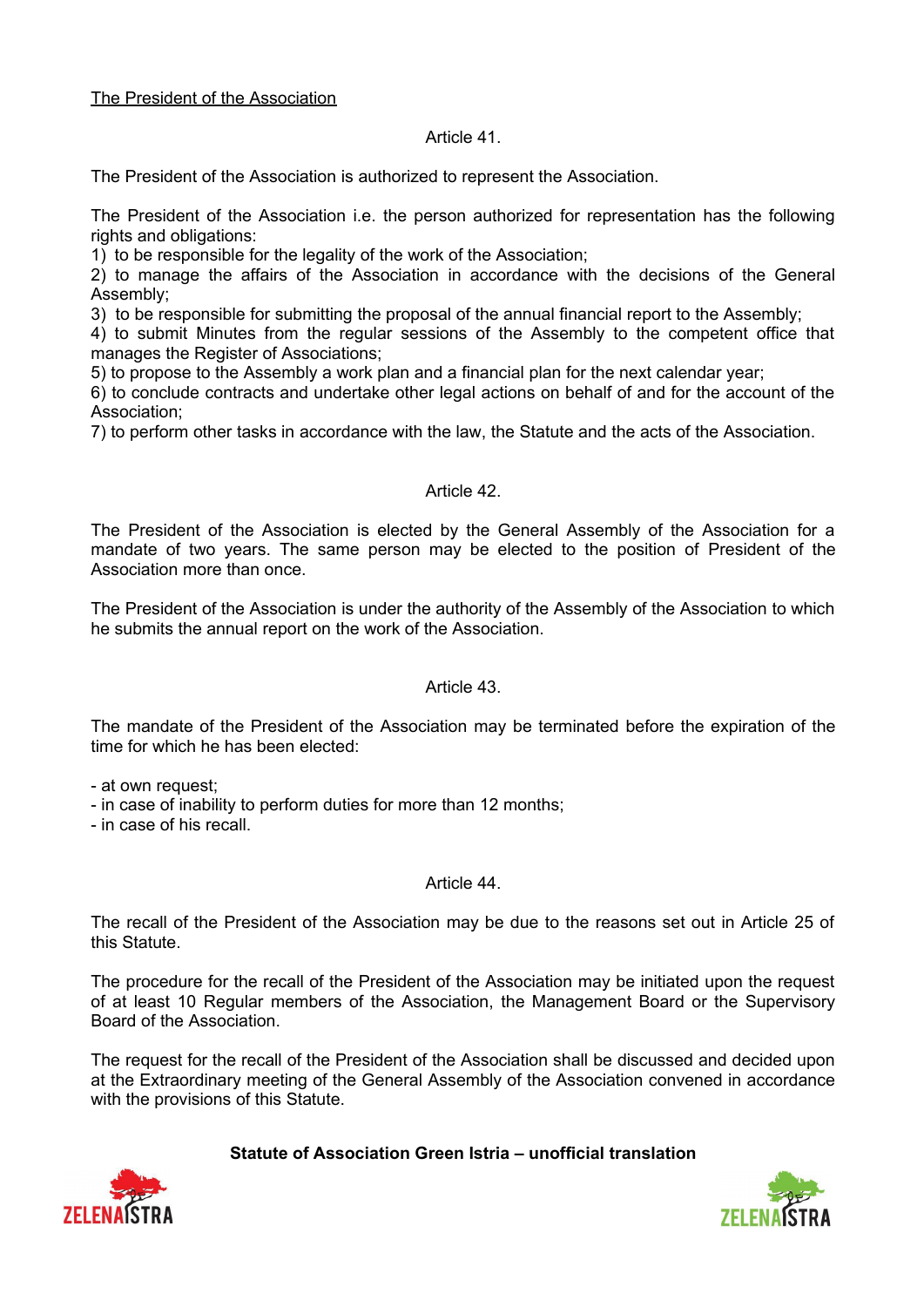The President of the Association shall be recalled if the decision to recall is made by a majority of the Regular members present.

### Article 45.

In the event of the termination of the President's mandate before the expiration of the time for which he has been elected, the procedure for the election of the new President of the Association, for the remainder of the mandate, shall be conducted at the Extraordinary session of the General Assembly of the Association.

In the event of a recall of the President of the Association, at the session at which he is recalled the new President of the Association shall be elected, on the basis of the proposed work program for the remainder of the mandate.

At the same session, the newly elected President proposes a list of new candidates for the positions of Vice President, Secretary and two members of the Management Board, which must be confirmed by the Assembly.

#### The Vice President of the Association

## Article 46.

In the event of absence or inability of the President, the Vice President of the Association replaces him in all affairs and the representation of the Association.

The provisions of this Statute regarding the election, lasting of the mandate and the termination of the mandate of the President, are applied appropriately to the Vice President of the Association.

#### The Management Board

Article 47.

The Management Board is the executive body of the Association and it consists of five (5) members, who must be Regular members of the Association, with a mandate of two years.

The Management Board consists of the President (who is elected by the General Assembly by direct voting on the basis of the proposed work program), the Vice President, the Secretary and two members.

The Vice President, the Secretary and the two members of the Management Board are elected on the basis of a list proposed by the Presidential candidate.

Article 48.

The Management Board is responsible for its work to the General Assembly of the Association.

Article 49.



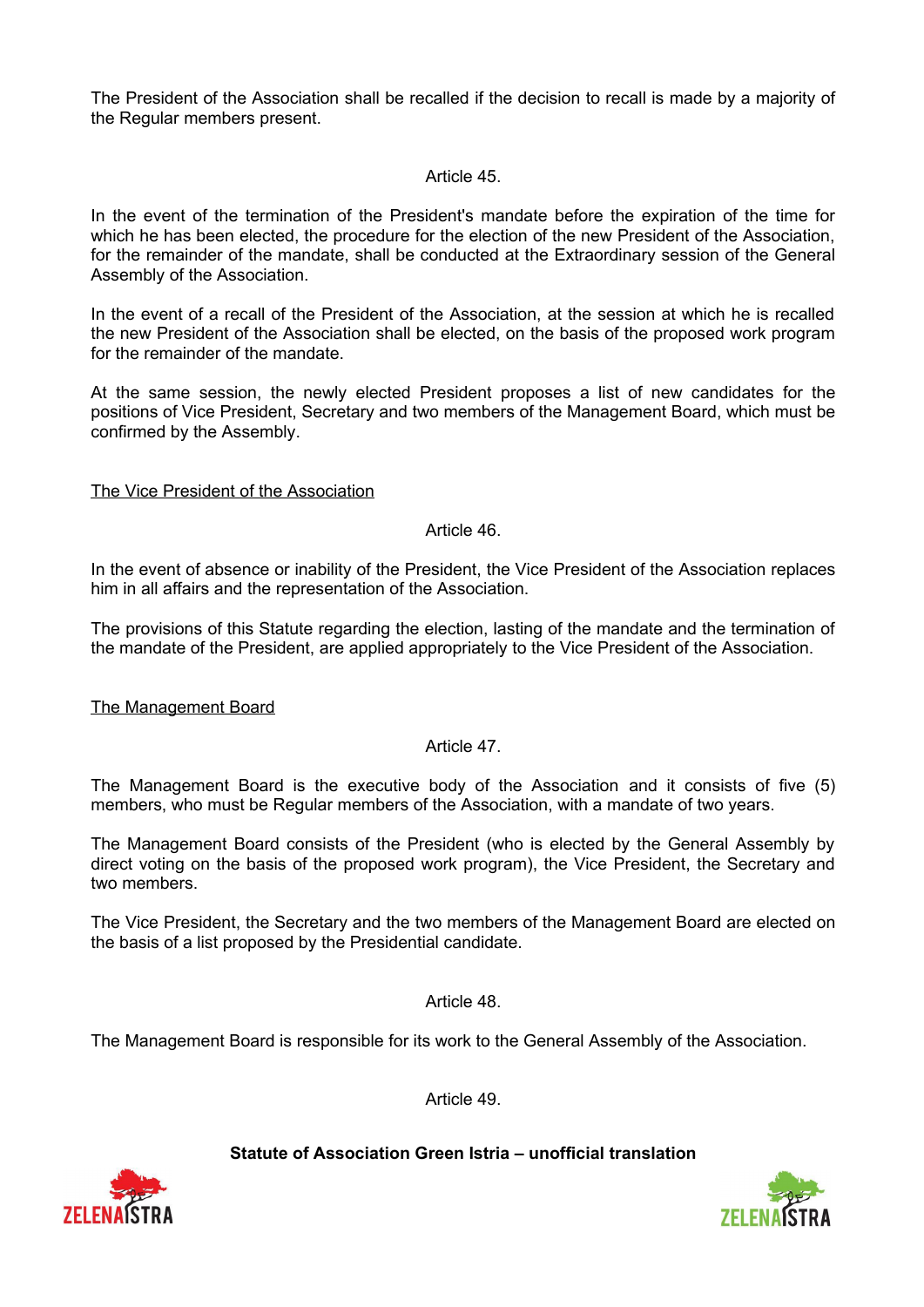The President of the Management Board is also the President of the Association at the same time.

The President of the Management Board convenes meetings of the said Board and presides them, signs decisions, acts and financial documents.

In the event of the President's inability or absence for the period of more than thirty (30) days, the duties of the President are assumed by the Vice President of the Management Board.

### Article 50.

The Vice President of the Management Board is also the Vice President of the Association at the same time.

#### Article 51.

The Secretary of the Management Board is also the Secretary of the Association at the same time.

The Secretary of the Association manages and compiles the Minutes of the meetings of the Management Board and the General Assembly, organizes and is responsible for administrative affairs, conducts financial affairs related to the work of the Association and keeps the Ledger of members.

In the event of the Secretary's inability or absence for the period of more than thirty (30) days, the duties of the Secretary are assumed by a Management Board member.

#### Article 52.

The scope of authority of the Management Board:

1. to issue the Rules of Procedure of its work;

2. to prepare the draft Statute, which has to be confirmed by the General Assembly;

3. to manage the entire activity of the Association between the two meetings of the Assembly;

4. to make temporary decisions and conclusions on behalf of the Assembly, to adopt the necessary documents and submit them for discussion and adoption at the first following meeting of the Assembly;

5. to elect the representatives of the Association into those organizations with whom the Association cooperates;

6. to decide on the possibility of charging membership fees, as well as to determine the amount and method of payment; to make a draft of the financial plan for the following year and the annual financial report, based on the proposal of the President;

7. to govern and decide on movable and immovable property of the Association;

8. to perform other duties in accordance with this Statute and the legal regulations;

9. to solve issues not stipulated by this Statute, bearing in mind that the Assembly must be informed of this matters at its next meeting.

Article 53.

The meetings of the Management Board are convened as needed, however, at least once in four months.



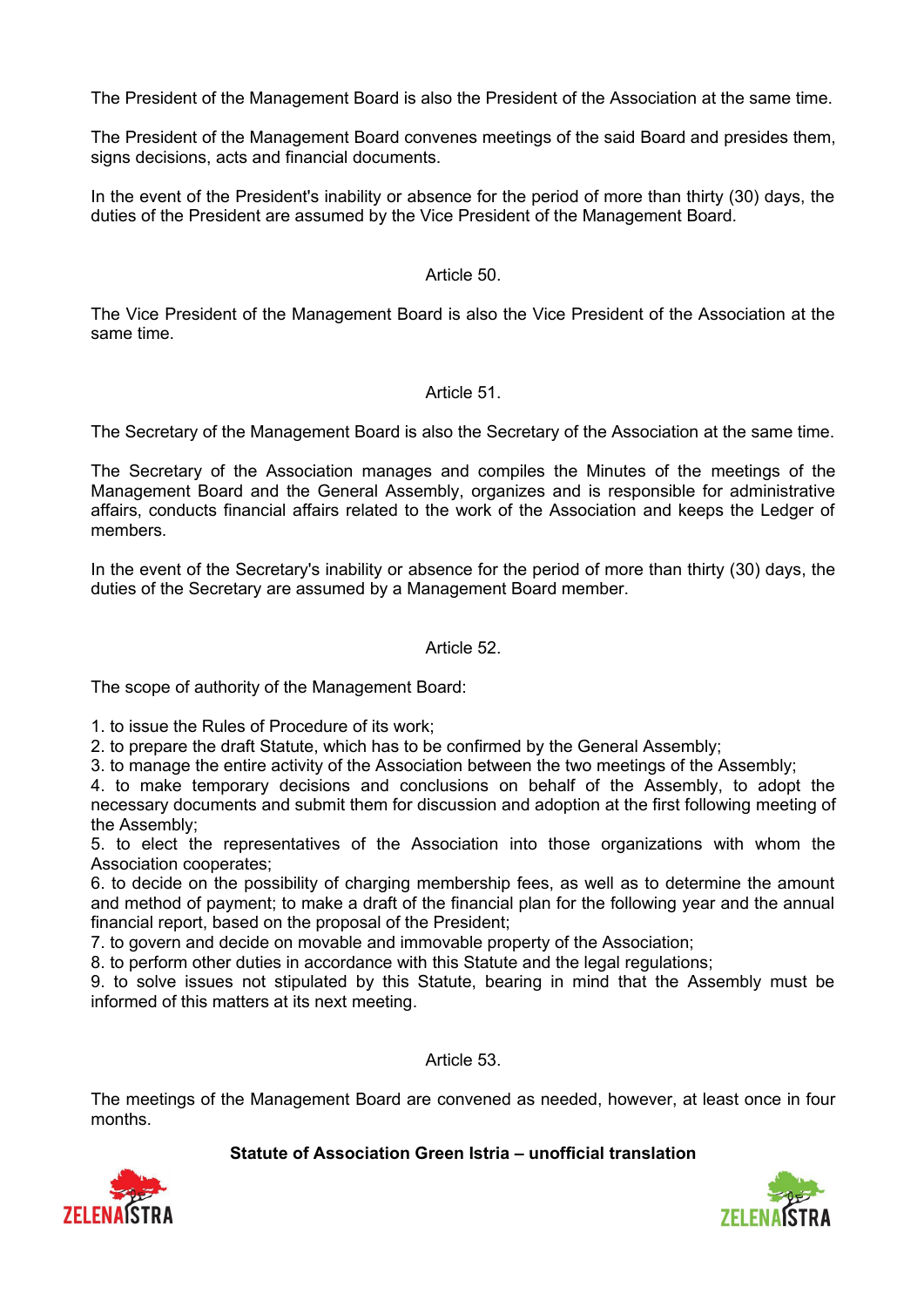The Management Board may legitimately make decisions if the meeting is attended by at least 3 persons.

The Management Board strives to reach decisions by consensus, if that is not possible, decisions at meetings are adopted by the majority of votes of all present members of the Management Board.

### Article 54.

The meetings of the Management Board can also be held electronically.

Individual members of the Management Board who are absent from the meetings can participate and give their vote electronically.

### The Supervisory Board

### Article 55.

The Supervisory Board is a control body that oversees and monitors the work of all bodies of the Association, the financial and material activities of the Association and takes care of compliance with the Statute and other applicable regulations.

If irregularities are detected, the Supervisory Board reports to the relevant body of the Association and, if the said body doesn't remove the irregularities within its scope, the Supervisory Board shall inform the competent state administration body.

### Article 56.

The Supervisory Board is consisted of three (3) members elected by the General Assembly, with a mandate of two years.

A member of the Supervisory Board must be a Regular member of the Association.

A member of the Supervisory Board mustn't at the same time be a member of the Management Board of the Association.

The Supervisory Board makes decisions at its meetings, which are convened as needed, by the majority of votes of all present members of the Supervisory Board.

*The Supervisory Board meetings can also be held in electronic form (via internet conference calls).[3](#page-14-0)*

Article 57.

The same person may be elected more than once to the position in the Management or the Supervisory Board of the Association.

<span id="page-14-0"></span><sup>3</sup> Modified on December 23rd 2020 and authorised by the competent office for associations' Statute modifications **Statute of Association Green Istria – unofficial translation**



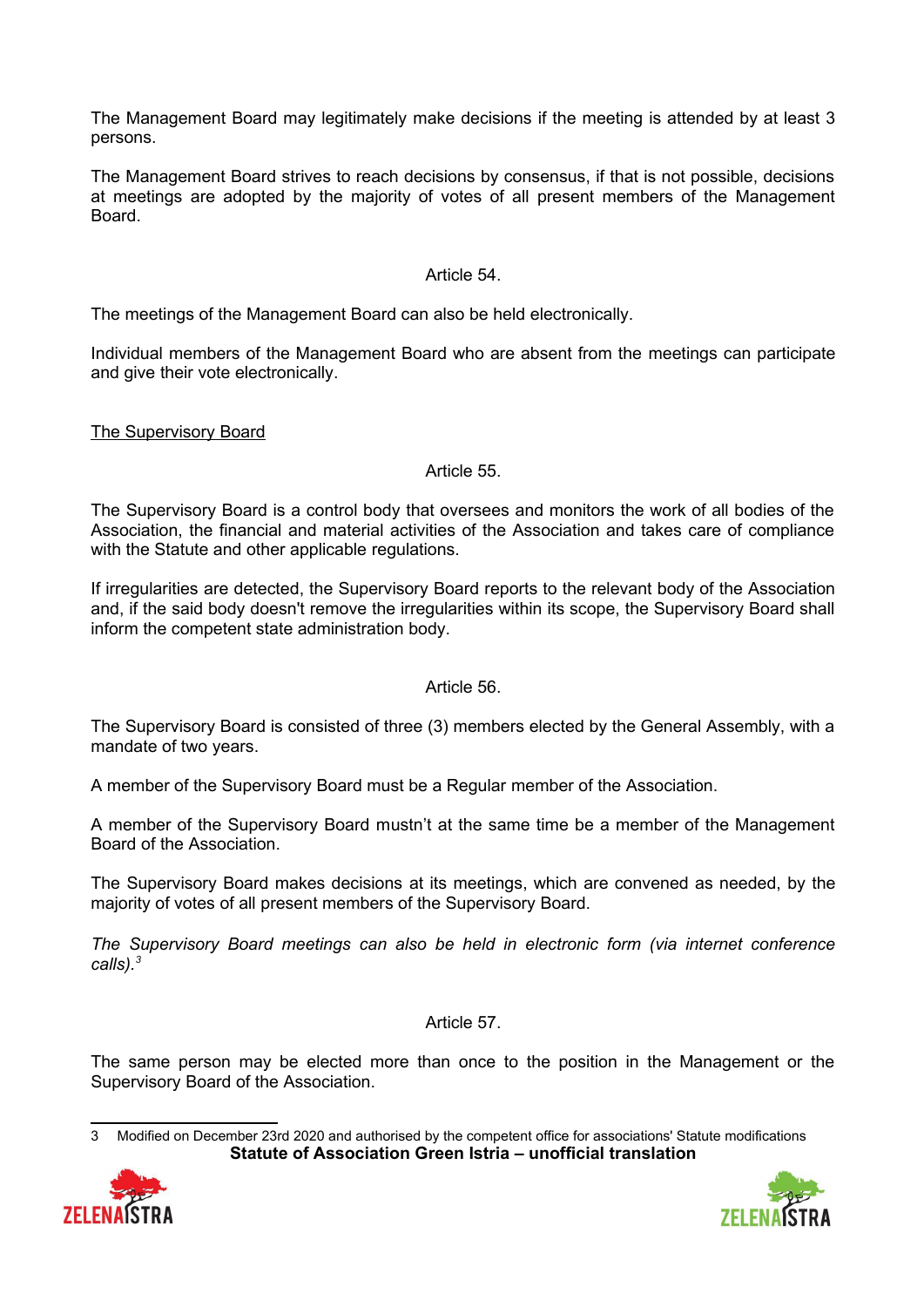A person may be relieved of duty before the end of mandate, in accordance with Article 59 of this Statute.

## Article 58.

The Supervisory Board supervises the material and financial operations of Green Istria.

The Supervisory Board has a President and two members, elected by the General Assembly from the members of the association. The President and members of the Supervisory Board may not be members of the Management Board or the working body of the Association.

The Supervisory Board operates through meetings convened by the President of the Board, and the decisions are made by the majority of votes.

### The recall of the bodies of the Association

### Article 59.

Members of the Management Board, members of the Supervisory Board and members of other bodies of the Association may be relieved of their duties before their mandate expires, under the following conditions:

- 1. on the basis of a personal request, without special explanation;
- 2. due to actions against positive legal regulations;
- 3. due to termination of membership.

### Article 60.

The procedure for the recall of a member of the Management Board, the Supervisory Board and other bodies of the Association, shall be initiated by the General Assembly or the Supervisory Board, i.e. the body which elected the member, whose recall is the object of decision.

After reviewing the recall proposal, the Assembly or the body which elected the member, decides whether the recall is going to be voted on. The President and Vice President of the Association or a member of a governing body is recalled if the majority of the present members voted for the recall.

For newly elected officials, the mandate lasts until the mandate of other members of the governing body expires.

# **VI. ALLIANCES AND ORGANIZATIONAL FORMS OF ASSOCIATIONS**

Article 61.

The Association can join domestic and international alliances or networks of associations and become a member of local and international associations, organizations or institutions, irrespective of their field of action.



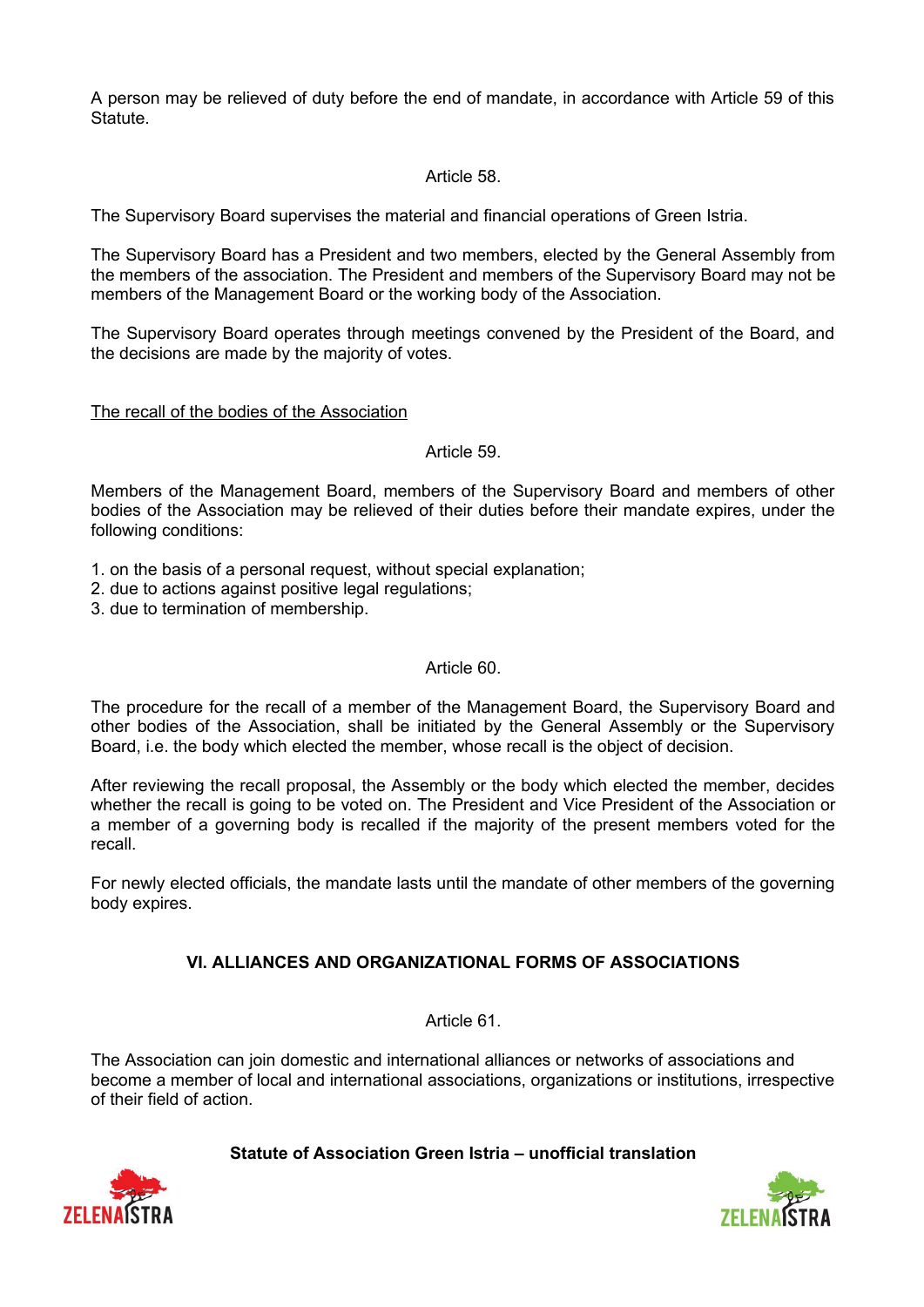The decision on joining and becoming members of such organizations is made by the General Assembly, at the proposal of the Management Board.

### Article 62.

The Association may establish boards, committees and working groups necessary for the achievement of the Association's goals, in accordance with the Statute and the internal Rulebook on the Association's work.

The decision on the establishment of a body is made by the General Assembly or the Management Board.

In the decision on the establishment of the body, the following must be determined: the structure of the body, the purpose of establishment, the rights and obligations of the bodies and members of the bodies, as well as the time period for which the body is founded.

# **VII. ASSETS, METHODS OF ACQUIRING AND DISPOSAL OF ASSETS**

### Article 63.

The assets of the Association consists of: funds acquired by the Association through payment of membership fees; voluntary contributions and gifts; funds acquired by the Association by carrying out the activities which ensure the achievement of goals, by carrying out economic activities, in accordance with Article 31 of the Law; financing of the programs and projects of the Association from the state budget, budgets of local and regional self-government units, funds and/or foreign sources; other funds acquired in accordance with the law; and its immovable and movable property, as well as other property rights.

### Article 64.

The Association administers its assets solely for the purpose of achievement of goals and implementation of activities determined by the Statute, in accordance with the law.

The Management Board makes decisions regarding the management of assets.

The Management Board decides which persons have the financial management authority.

### Article 65.

The Association is liable with its entire assets for its obligations.

Members of the Association and members of its bodies are not responsible for the obligations of the Association.

### **VIII. TERMINATION OF THE ASSOCIATION AND THE MANAGEMENT OF ASSETS IN CASE**



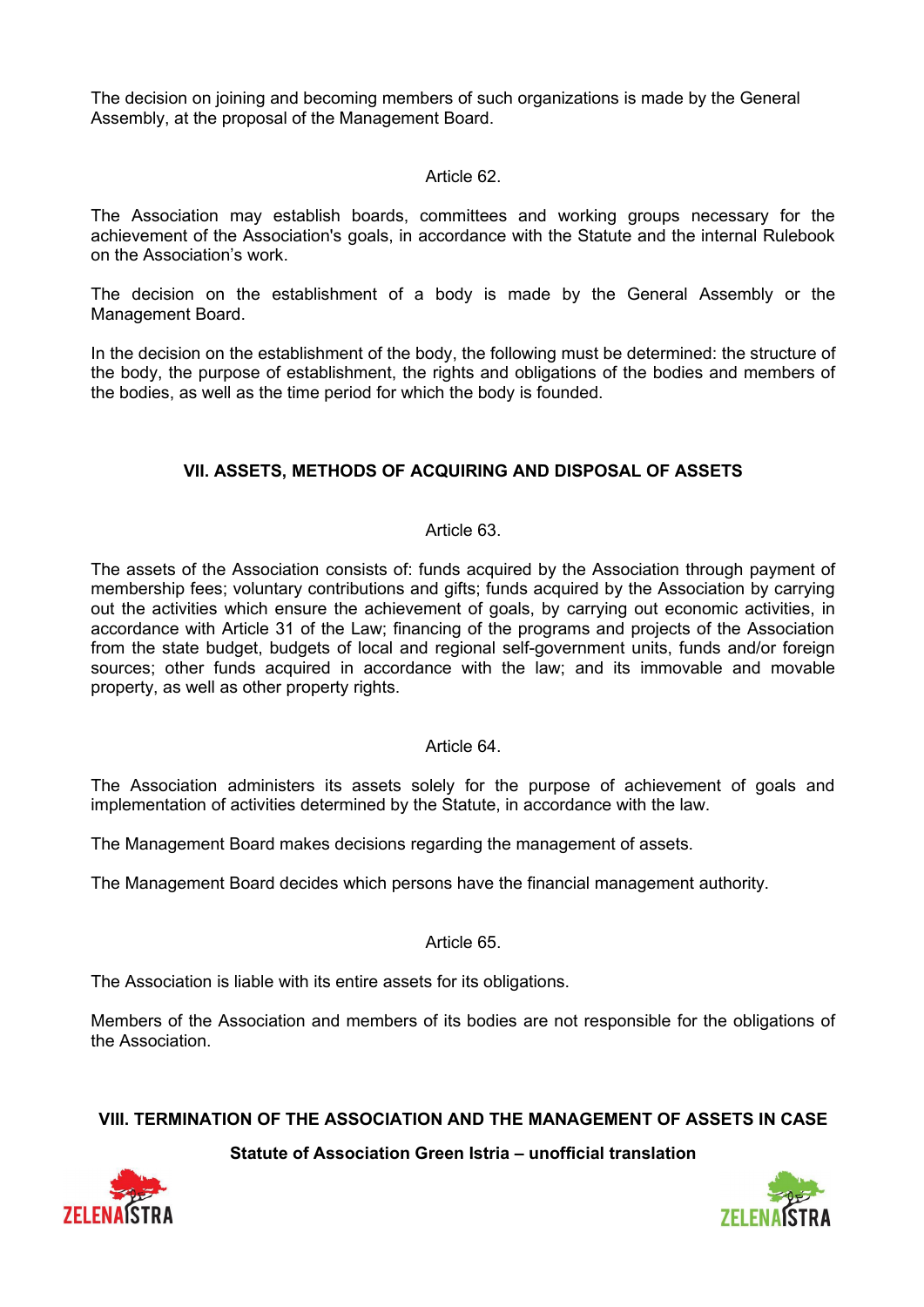# **OF THE TERMINATION OF THE ASSOCIATION**

Article 66.

The association ceases to exist:

1) by decision of the General Assembly on the termination of the Association;

2) by decision of the Assembly on the annexation to another association, merger with another association or the division of the Association by separation;

3) by the passing of more than a double period of time in which a regular meeting of the Assembly should have been held, but it was not;

4) by the final verdict of the Court on the termination of the Association;

5) by the initialization of the bankruptcy proceedings;

6) at the request of a member, if the number of members of the Association is lower than the number of founders necessary for the establishment of an Association (3), and the competent body of the Association has not made a decision on admission of new members within one year from the occurrence of that fact.

The decisions of the General Assembly of the Association, referred to in the previous paragraph, shall be made by a two-thirds majority of all present members of the Association.

Liquidator of the Association

## Article 67.

The President of the Association is also the Liquidator of the Association in the liquidation procedure and is, by opening the liquidation procedure, registered in the Register of Associations as the person authorized to represent the Association until the liquidation process is completed and the Association is deleted from the Register of Associations.

### Article 68.

The same person may be elected for Liquidator more than once.

### Article 69.

In the case referred to in Article 66, paragraph 1, items 1 and 4 of this Statute, the Liquidator must submit a request for registration of the termination of the Association into the Register of Associations, within eight days from the date of the decision on the termination of the Association, or the initialization of bankruptcy proceedings.

The competent office shall determine (and decide upon) the facts referred to in Article 66, paragraph 1, items 2 and 5 of this Statute, ex officio or at the proposal of a person authorized to represent the Association, a competent body of the Association, members of the Association or other interested persons and legal entities.

Article 70.

In cases referred to in Article 66, paragraph 1, items 1, 2 and 5 of this Statute, the liquidation procedure will be implemented.



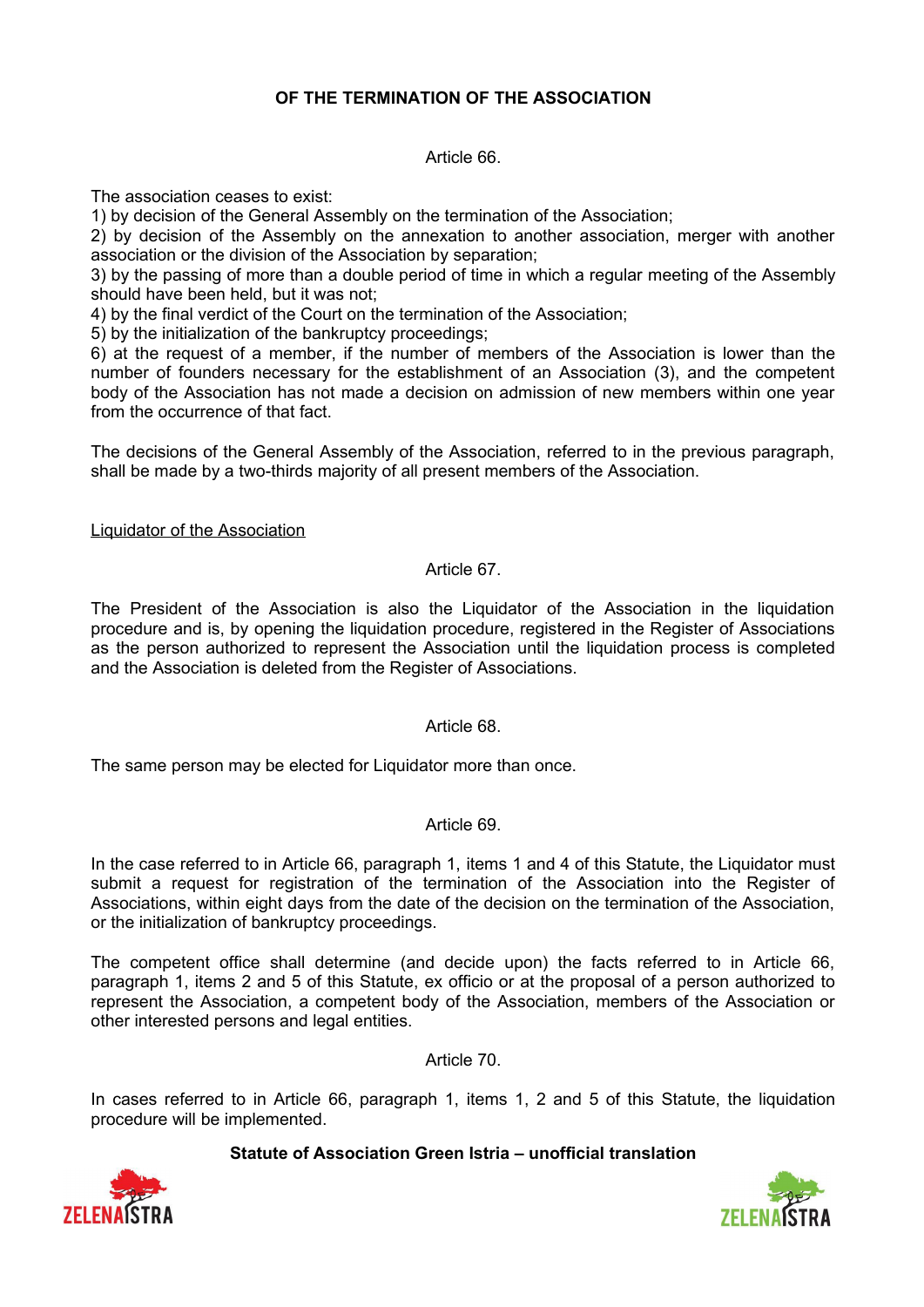### Article 71.

The competent authority issues a decision on the termination of operation and initialization of the liquidation procedure. The decision contains the reasons for the initialization of the procedure, the name of the liquidator and the manner of conducting the liquidation procedure, as well as the data on the change of the name of the Association, in the way that the remark "in (the process of) liquidation" is added to the name of the Association and entered into the Register of Associations.

### Article 72.

With the initialization of the liquidation procedure, the governing bodies and the person authorized to represent the Association cease to have authority.

### Article 73.

The Liquidator is obliged to conduct the liquidation procedure in accordance with provisions of the Law on Associations.

#### Article 74.

Based on the received report on the completed liquidation procedure, the competent office issues the decision on the deletion of the Association from the Register of Associations, unless the Association has outstanding debts.

### Article 75.

Exceptionally, in the cases referred to in Article 66, paragraph 1, items 1, 2 and 5 of this Statute, the liquidation procedure isn't going to be executed if the majority of all members of the Management Board make a statement to the notary public, stating that the Association isn't operational, that all of the Association's obligations have been fulfilled and that the remaining assets of the Association have been distributed in accordance with the provisions of Article 53. of the Law on Associations.

The request for registration of termination of the Association, by a shortened procedure, is submitted to the competent office by the person authorized to represent the Association, or one of the members of the Management Board of the Association.

In the cases referred to in paragraph 1 of this Article, members of the Association who made the statement shall jointly be liable for the obligations of the Association for five years from the date of deletion of the Association from the Register of Associations.

#### Article 76.

In the event of termination of the Association and upon settlement of the creditor and the costs of liquidation, court and other proceedings, the assets are donated to associations, institutions or foundations which have the same or similar statutory goals and on the basis of the decision of the General Assembly.



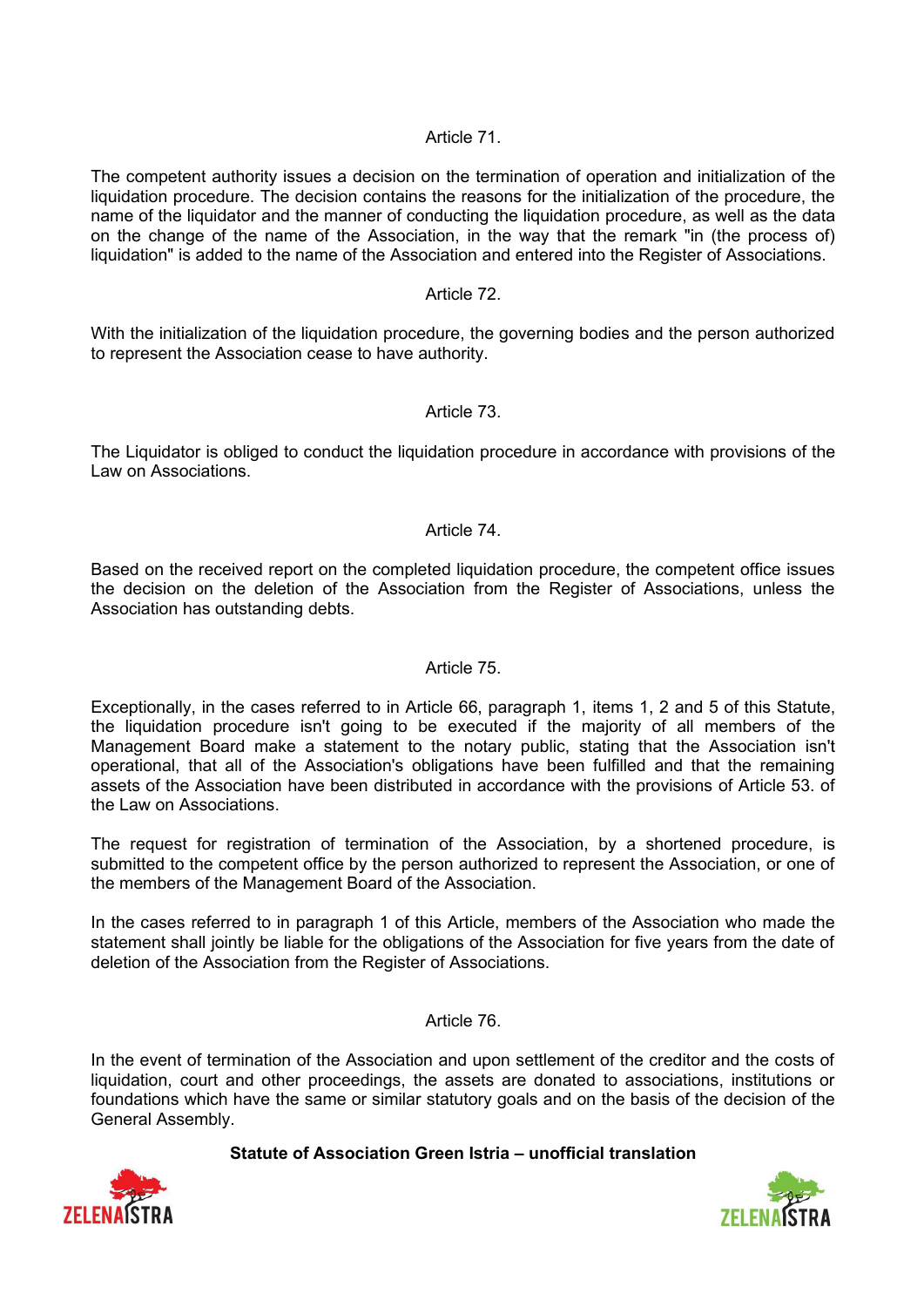If for any reason the Assembly of the Association cannot hold a meeting and decide on the matters from the previous paragraph, the remaining assets are acquired by the City of Pula.

The Association has no right to share the assets of the Association between its founders, members of the Association, persons authorized to represent, employees or persons affiliated with them

## **IX. SETTLING DISPUTES AND CONFLICTS OF INTEREST WITHIN THE ASSOCIATION**

### Article 77.

If there is a dispute between members of the Association, which hinders or prevents the work of the Association and can't be resolved through the procedures prescribed by this Statute, members of the Association must try to resolve this dispute by mediation.

#### Article 78.

Members of the Association in all matters of interest and importance to the Association must act honestly, fairly, conscientiously, responsibly and impartially, while retaining their own credibility and the credibility of the Association.

In implementing the activities of the Association, members may not place their private interest above the interests of the Association.

# Article 79.

In the event that the private interests of a member of the Association are in conflict with the interests of the Association, or when the private interest affects or may affect the impartial work of a member of the Association in performing the activities of the Association, the member who is in conflict of interest is obliged to inform the Management Board without delay and, if possible, be exempted from further work on the specific activity.

#### Article 80.

In case of doubt about a possible conflict of interest, any member of the Association may request an opinion of the Supervisory Board.

Social awards and acknowledgments

Article 81.

The Association can give awards and acknowledgments to its members, as well as to organizations and individuals for merit and achievements in environmental protection and for the contribution to the development of Green Istria.